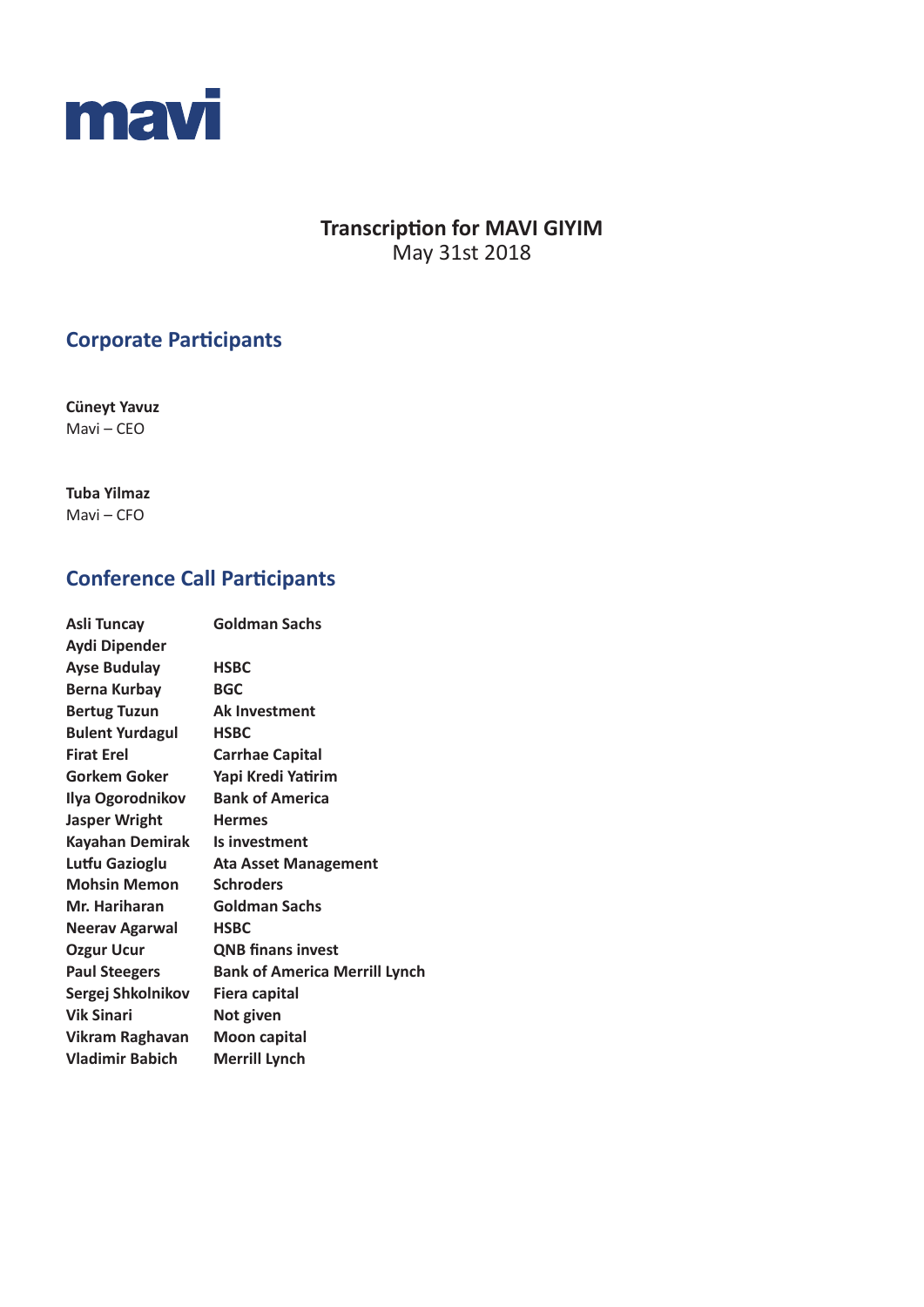

# **Presentation**

#### **Operator**

Ladies and gentlemen, welcome to Mavi Q1 2018 webcast. I now hand over to Mr Cüneyt Yavuz, CEO. Sir, please go ahead.

#### **Cüneyt Yavuz**

Thank you. Hi everyone, welcome to our financial results webcast conference call for the first quarter of 2018, which reflects the performance of our business from February 1st to April 30th of 2018, the first half of spring summer 2018 season. I will be taking you through our operational and financial results for the quarter, share our current expectations, and then I will be happy to take any questions you may have. Let me start with slide two and take you through the key highlights.

In the first quarter of 2018, our consolidated revenue grew by 25% to TL 536 million. At the same time, our EBITDA grew by 30% to TL 72 million, resulting in a healthy 13.5 EBITDA margin, delivering a 50 basis points improvement compared to the same quarter last year. Coupled with strong top line and EBITDA growth, our net profit also grew by 43% and reached TL 25 million. Store rollouts continued as per our plans and we opened, net, three new stores in Turkey, and one in Russia to reach a total of 315 own-operated stores. As of end April 2018, Mavi has reached a total of 426 stores globally, including our mono-brand franchise stores. Mavi Turkey retail business, again, delivered a very solid like-for-like revenue growth of 20.8% on top of the strong gross performance of last year. Our loyalty card Kartuş holders reached 6.7 million customers.

Moving onto slide three, there was strong revenue growth in line with our guidance, both in Turkey and international and in every sales channel. 82% of consolidated revenue was driven from Turkey. Global revenue grew by 25%, reaching TL 536 million, out of which 60% was retail, 38% was wholesale and 2% was in e-comm. As you know, first quarter is not indicative in terms of the channel mix, as more of the wholesale sales takes place in the first half of the season. Global e-comm sales grew by 55%, higher than all other channels. In the first quarter of 2018, sales in Turkey grew by 26% with 30% growth in retail, the main driver of our domestic business. Wholesale channel grew by 18% and e-comm sales grew by 42%. International growth was 20% including a very strong gross performance of 76% in Mavi.com sales.

Moving onto slide four, let us focus on Turkey retail business. As you know, we have guided for 25 net new store openings for 2018. In the first quarter of the year, we opened five stores and closed two stores parallel to our budgeted projections, resulting in three net additions. As of end April, we have 290 own-operated stores over 142K square metres of selling space in Turkey. New stores and the expansion of five stores accounted for more than 3K square metres of additional selling space. As we continue to open larger stores, average store size has reached now 490 square metres on average. As a result of selling space growth and our strong like-for-like growth, Turkey retail revenues grew by 30% to reach TL 306 million.

Now, to elaborate further on our like-for-like performance, let's move onto page five. We have delivered a very strong like-for-like growth of 20.8% in quarter one 2018. Of this like-for-like growth, 13.2% is driven by transaction growth and 6.6% by basket size growth. Mavi, today, is even a stronger leader in the apparel industry thanks to its healthy brand position and top of mind awareness. We are happy to note that consumer confidence has remained strong behind our Mavi business in quarter one, and we continue to benefit from increases in traffic, new customer acquisition and conversion rates. We believe this is driven by Mavi's right product offering at the right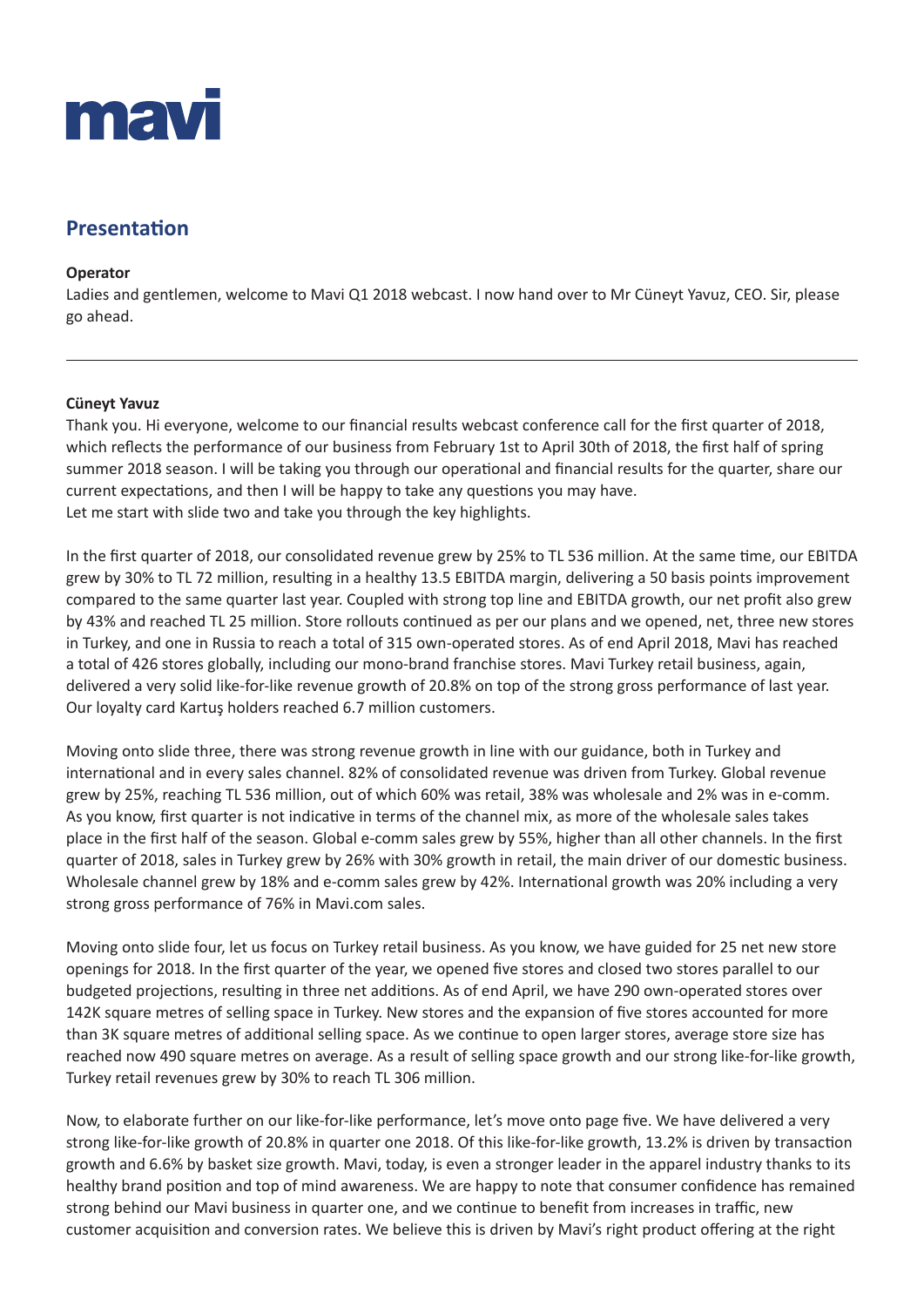

price, and of course, our superior service and product quality, which is fuelling increased customer loyalty.

Now, let's take a closer look at our category-based performance and move to slide six. We are happy to report that both our denim and lifestyle categories are performing equally strong, and we have happy customers shopping across the whole range of products in our portfolio. Our denim category, including denim jeans, shirts, and dresses have grown at 21% in the first quarter of 2018. Across the lifestyle category, we again delivered very strong results. Knits category, which consists of t-shirts and sweaters constitutes 19% of sales, and has grown by 40% in quarter one 2018. Sales growth in shorts with 40%, jackets with 70% and accessories with 23% sales increase clearly indicate that the appeal and demand for Mavi is on a solid continued growth trajectory. Not only are we growing by country and by channel, but we are also growing consistently across all product categories, both in denim and lifestyle products.

Let's move on to review our margin performance on slide seven. As you know, we have been guiding for improving margins going forward. Through better planning and markdown management, better rent/sales ratios and operational productivity rising from economies of scale, especially supported by our like-for-like retail growth performance. We completed a rewarding year in the year 2017 in delivering the abovementioned productivity increases, which reflected in both top and bottom line margin improvements. On top of our previous year's strong performance, in this quarter of 2018 we continued to deliver margin expansions at every level of our P&L. Our gross profit grew by 28%, delivering 130 basis points improvement against same quarter last year. Our EBITDA grew by 30% and net income grew by 43% in the quarter. Our EBITDA margin improved 50 basis points in line with our target to reach 13.5%.

Now, I would like to move onto page eight to take you through our working capital management progress. We are clearly seeing the results of our multi-functional planning efforts. We continue to improve our open to buy supply planning, become more efficient in inventory management, and increase our sell-through performance. Despite the first quarter requiring higher working capital seasonally, we have improved our receivable days and continued our efforts to optimise our inventory levels, and hence realised significant improvement in our working capital. Our working capital as of the first quarter stands at 5.8% of last 12-month sales, considerably better than the 10.4% for the same period of last year. As a result, our operating cash flow turned positive this quarter, and our cash conversion increased to 54%.

Let's now move onto the next slide, slide nine. We spent 16.8 million TL on capital expenditure this quarter, most of which was related to new store openings and store expansions. CapEx to sales ratio is now at 3.1% and we continue to guide for below 5% CapEx to sales ratio. A few comments on our debt mix, with strong cash generation, our debt level has declined to TL 109 million as of end April 2018, and our leverage multiple stands at 0.4 times last 12 months EBITDA. As a principle, we will work towards maintaining our debt ratio below 1.

In terms of the currency composition of our debt, majority of our hard currency credit on our consolidated balance sheet is related to Mavi U.S., Mavi Canada, Mavi Europe and Mavi Russia, and are covered by their own sales in their local currencies, resulting in almost zero currency risk. Only 28% of our total debt is exposed to currency risk and is subjected to foreign exchange gain/loss, which is mostly consisting of Exim credits for export financing that have very favourable interest rates. 47% of our debt is in Turkish liras.

Moving onto slide 10, we would like to remind you of our guidance for 2018. As you know, we are going through some uncertain times, which requires maximum level of attention, monitoring and hard work from our management. I am happy to say that, as Mavi, we have not experienced any slowdown in demand or weakness in trading environment as of today, including the sales performance of May. Hence, we are holding onto our initial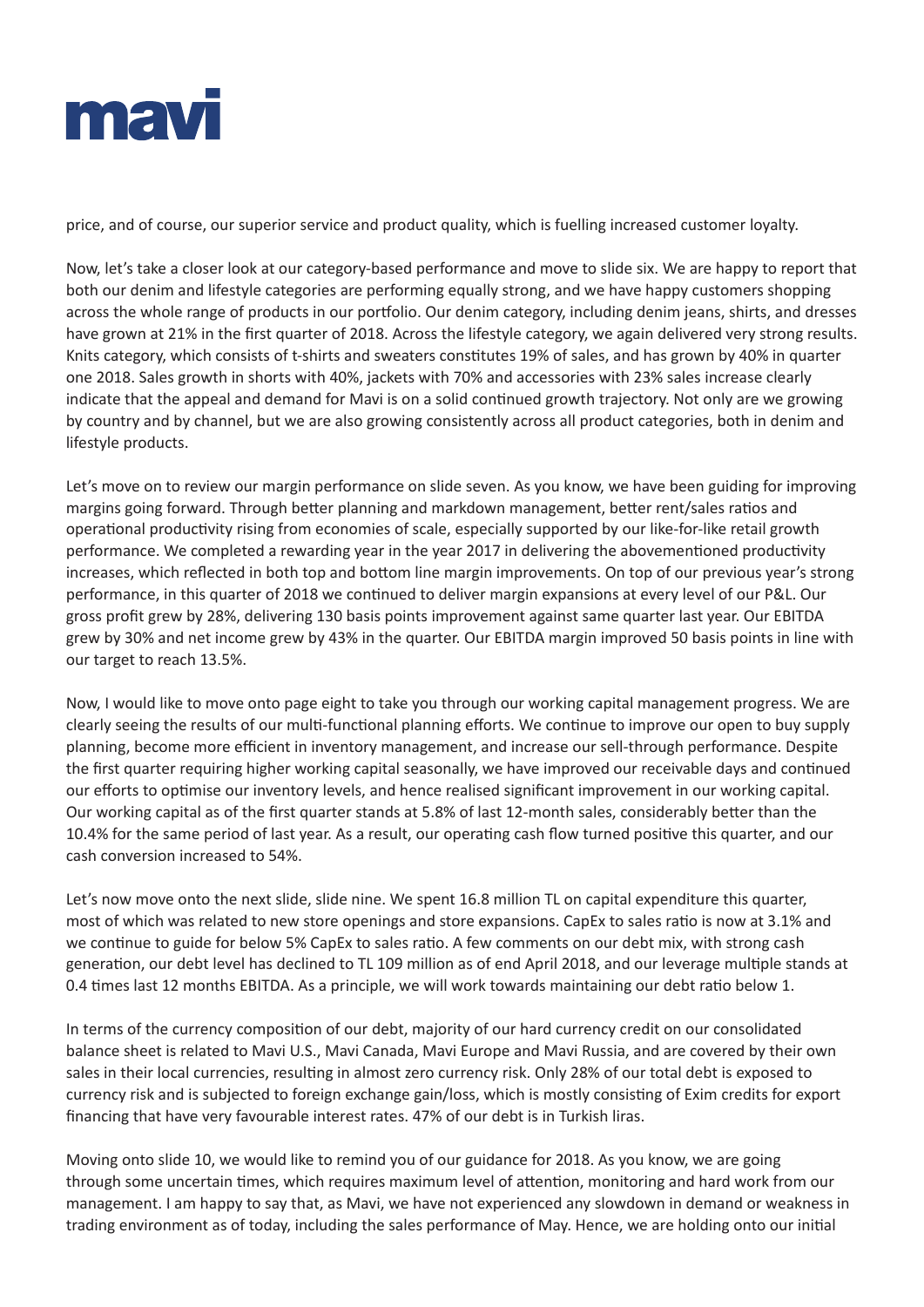

guidance for 2018, in which we target 25% consolidated sales growth, 16-plus percent like-for-like sales growth in Turkey for retail operations, along with 25 net new store openings. We continue to target an above 14% EBITDA margin, striving to deliver another 50 basis points improvement compared to 2017.

This wraps up the presentation I have for you. I am here standing with my CFO, Tuba, and our Investor Relations Director, Duygu. Should you have any questions, I will be more than happy to take them. Thank you.

# **Question and Answer Session**

**Operator** [Operator instructions]

Our first question comes from Ilya Ogorodnikov, Bank of America. Sir, please go ahead.

## **Ilya Ogorodnikov**

Good afternoon everyone, congratulations on strong numbers. I have a question on your rental costs. I recall you had a number of initiatives to optimise your domestic rental cost base. Can you give us any updates on your progress here and how should we think about this cost item in the second and third quarter, given the recent TRY weakness. Thank you.

## **Cüneyt Yavuz**

As you know, we have very strong like-for-like performance that is keeping us afloat, but as you also have mentioned, the currency has weakened, especially in the last month it has really taken a dive, although it has stabilised a bit. From our point of view, although almost two-thirds of our rent contracts are in hard currency, a good 50-60% of that number is either pegged or with reverse caps, so we are not as much exposed directly with what might be happening from a currency perspective. The other 40% is on a continuous negotiation basis, whether it is me or my retail development team, working hard on a daily basis, monthly basis negotiating to make sure that we cap the currencies at a reasonable rate.

This year, when we started the year, we have taken as a budget, the dollar at 3.95 and the euro at 4.60, I am quite confident that me and my team will do their utmost to make sure that from a rent exposure perspective that we are able to fix the rates at these current rates. So far we are more successful than as we would have expected, as we remain as one of the key players in the Turkish retail environment.

Moving forward, should the exchange rate go left and right in other direction, I still maintain that although there might be an uphill battle, that we will continue with our strong position and relationship with the shopping malls and the street locations, that the exposure here will remain quite minimal vis-à-vis what might be on a contractual basis.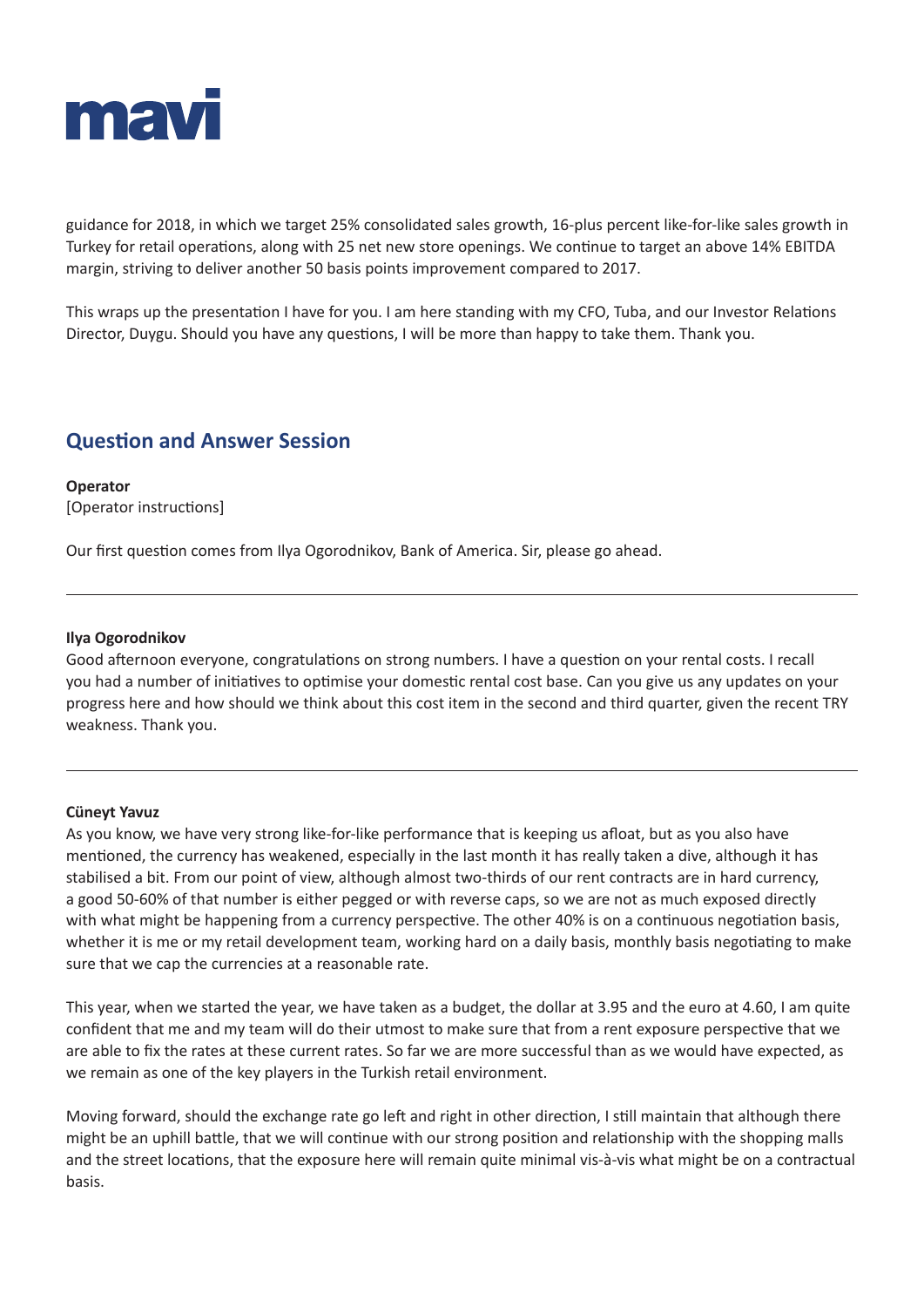

# **Operator**

Our next question comes from Gorkem Görker, Yapi Kredi Yatırım. Please go ahead.

## **Gorkem Görker**

My question is regarding your cash conversion performance, it is much better than I initially expected. Could we take such levels or improvement in the next quarters and is there any room for further improvement or any oneoff issue in this performance. My second question is, as far as I remember correctly, you opened net 10 stores and seven renovations last year this time (this quarter), this is a bit slower this year, but the decline in CapEx is not that high. On a unit basis, I see an increase on your CapEx side. Is there a risk on that front and should we see an acceleration in the next quarter or third quarter in terms of new openings. Thank you very much.

# **Cüneyt Yavuz**

Thank you. First of all in terms of cash conversion, I am happy to say through our better inventory management, open to buy management, making sure that our inventory remains very fresh, also in terms of margin improvement, you see a lot of positive margin improvement coming through. As Mavi team, we are having phenomenally strong initial sell-through rates where customer demand is very high, which is also enabling us to use up less of our markdown support, which also is fuelling our margin improvement. But net-net, if you look at the picture, we do maintain that our cash conversion will remain strong and that our working capital requirements will remain around 5% of our total sales. The picture, I think, for the rest of the year – if you were to model it – I would take it as these levels moving forward.

In terms of store openings, I had similar questions also last year when we started by presenting quarter three, quarter four, so in terms of timing. Unfortunately, these 25 stores that we open are not going six, six, six, all uniform, but in terms of our guidance that we are confident that we will open up to 25 stores remains strong. Actually, we have opened up, in this quarter, five stores, but we did end up closing stores, so the net number did come down and we did also expand five stores to bigger square metres, so net-net I think in terms of the rhythm, it's slightly slower than what we would expect, but also if I look at May openings, for instance, we are back on track and there are strong numbers coming through in May, therefore at this point in time, in terms of guidance, in terms of whether we will be able to expand and open new stores, I remain positive.

There is also one point – I mean, we will be also very smart, I will just reiterate that, we are not growing for the sake of growing. Especially in these uncertain times it becomes very important that we put a lot of effort behind our great products, open-to-buy management, keep the traffic growing, so a lot of strong like-for-like growth like we are witnessing right now, which is at 20% plus, which can also potentially should there be a risk in downside, like one, two stores downside, we will more than compensate for potentially any lack of openings, which at this point in time I don't foresee. Should there be some turbulence down the road, as you know quarter two is going to become quite an interesting quarter, as we did not budget for an election, which happened along the way, so we'll see how that goes. But as of now we are in the month of May, which is the second quarter first month, life seems to be holding up, the traffic is strong, conversion rates are good, product appeal is strong, so we remain very positive in terms of output for the whole year.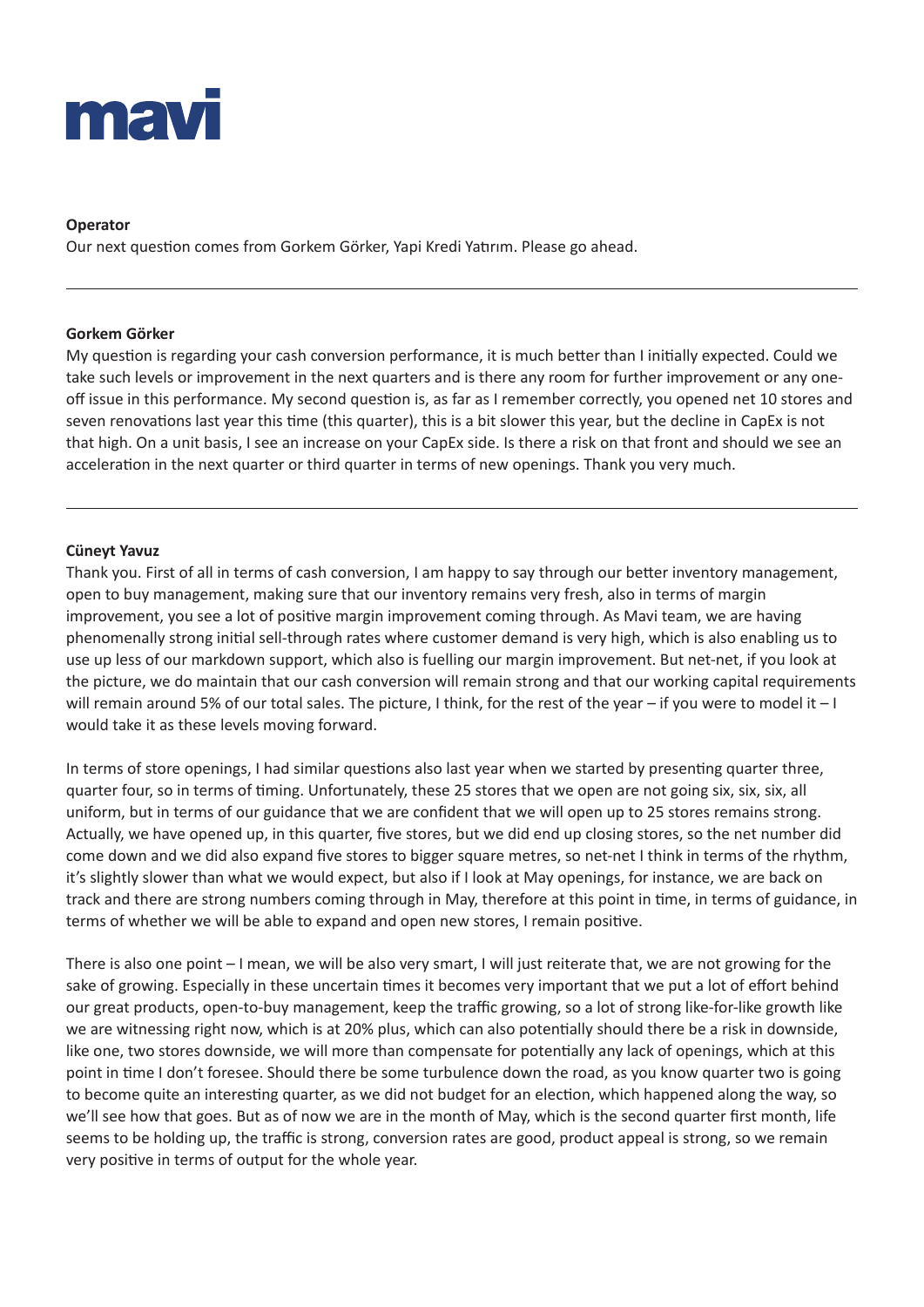

#### **Gorkem Goker**

A follow-up for the CapEx issue, should we see a similar level of CapEx as we saw last year? I mean, last year I see 73 million CapEx, so this year considering that you are foreseeing a similar level of store openings, could we take it as a benchmark for this year as well or is there any particular issue for this year?

#### **Cüneyt Yavuz**

I mean, yes, I think using less than 5% as a guidance, 4-5%, would be the right thing to do. Looking at 25 new store openings and potentially 20-25 expansions, I think we will do quite a similar sum of money to be spent behind CapEx, plus we are investing, as I have been also mentioning in our prior calls. We are investing as much as we can behind technology and digital transformation, so there is also money that we will be putting behind, but net-net, our CapEx spend should not exceed 5% of our sales.

#### **Operator**

Our next question comes from Eddie Dipender. Please go ahead.

## **Eddie Dipender**

I just wanted to ask in terms of your performance in the month of May when the currency took a bit of a dive, was there any deterioration in any of the performance metrics or did you continue to perform in the same way that you performed in Q1?

#### **Cüneyt Yavuz**

In terms of May how we are progressing, of course we are in a business where we have bought the products, priced the products, and moving forward accordingly. The good news I can reiterate is in terms of main metrics we of course benefit from – you will see potentially slightly more benefit in terms of margin improvement from international. Our euro and dollar based businesses in U.S., Canada, Germany of course is going to take a benefit out of this. And there will be slight negatives coming through the Turkey margin or pricing, but these have all been factored in. Net-net I am quite positive. The good news is sell-through rates are very high, inventory is very fresh, and also we are using less markdown than we have planned for, which should more than compensate for the downside or the tests that might be coming through. As a theme, you can be rest assured that we are working very hard to remain agile, to be on top of our cost structure, to make sure that our inventory management, our cost expenses, our overhead costs etc, are stringently managed. At this point in time, as of May, life from our standpoint is pretty good.

#### **Operator**

Our next question comes from Asli Tuncer, Goldman Sachs. Please go ahead.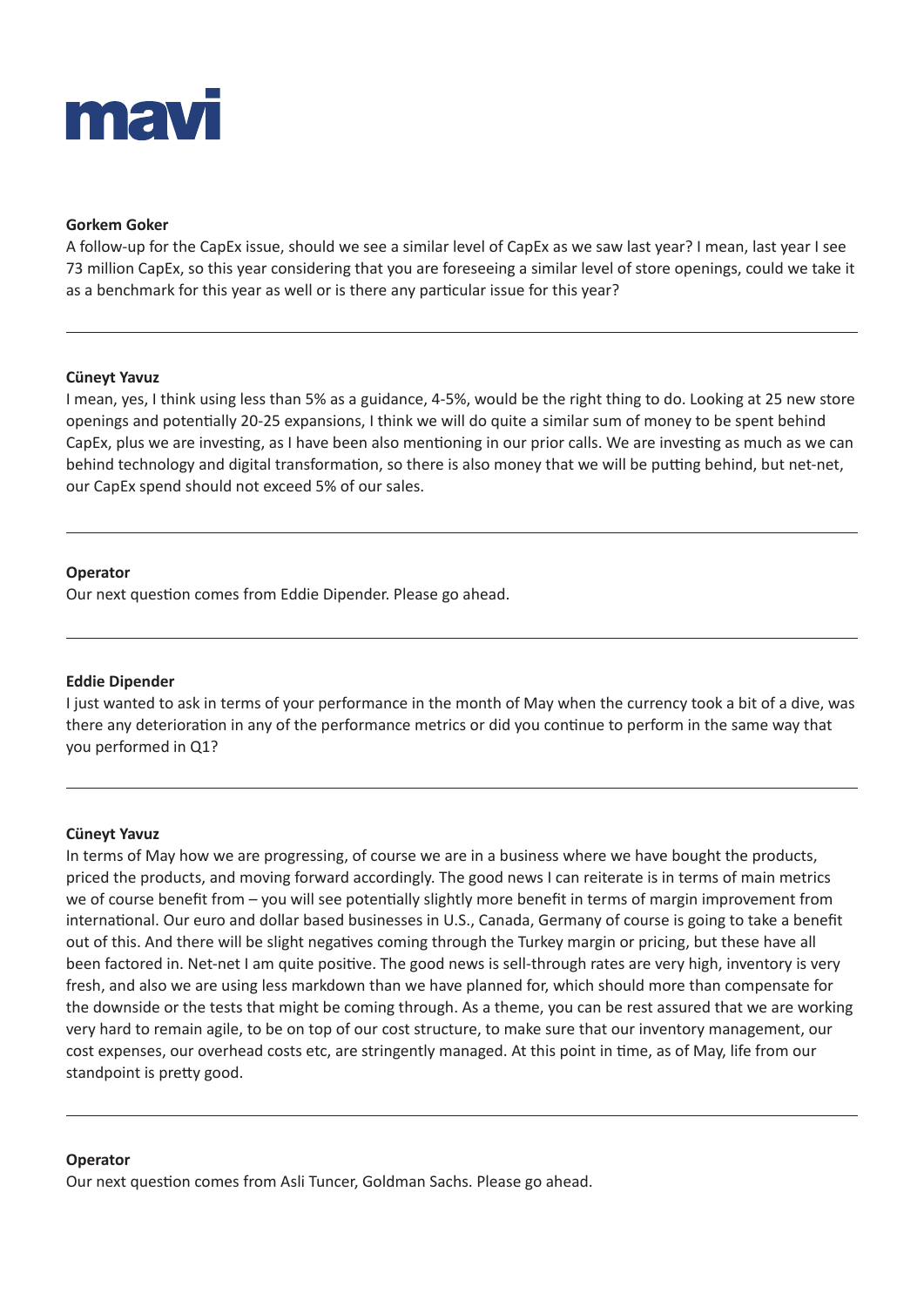

# **Asli Tuncay**

A couple of questions, the first one is I just wanted to confirm the rates that you use in your budget assumptions, so you said 3.95 for the dollar and for the euro you shared 4.6. Did I get that right?

## **Cüneyt Yavuz**

3.95 for U.S. dollar, 4.60 for euro.

## **Asli Tuncer**

Okay and just to confirm, you said that these would be the levels that you're looking to fix the rates on your rent contracts and so far you've been successful in doing this.

## **Cüneyt Yavuz**

Yes, I mean, when we started the year, these are the cost basis, import base etc, rent basis rates that we have used. All our efforts are built around making sure that we maintain, whether it's the cost part or from a product mix pricing perspective that we are taking the right measures to maintain or to minimise any potential exposure that might come because of higher exchange rates.

## **Asli Tuncer**

My second question is obviously you had strong like-for-like growth in this first quarter and there were other questions around how you see the current trading environment, you commented that it's still quite strong, you're seeing traffic remaining strong. Was there anything in April that was different than the two first months in the first quarter that you've noted that could be relevant for the coming months? The reason why I'm asking this is in the overall consumer environment in certain sectors we did see some weakness in April, so it's quite surprising that you're not actually… I mean, we don't see this in your overall for the quarter like-for-like figure. Is there anything that you can share that's something that's different that you've noticed in April or something that you're seeing a continuation into May or anything that you would expect?

## **Cüneyt Yavuz**

The quarter one average, as you know, was 20.8. April was actually significantly above that, so we had a very strong April. If anything, from February to March, March to April our business and like-for-like performance has been on a growth trajectory rather than on a sliding trajectory, therefore, we are very much encouraged with also May numbers coming through that our business and the consumer sentiment in terms of coming and shopping, and spending their money behind Mavi remains very strong. So I don't know what are the other indicators of the other retailer, consumer data that you are tracking, but from Mavi's perspective, April was a brilliant month.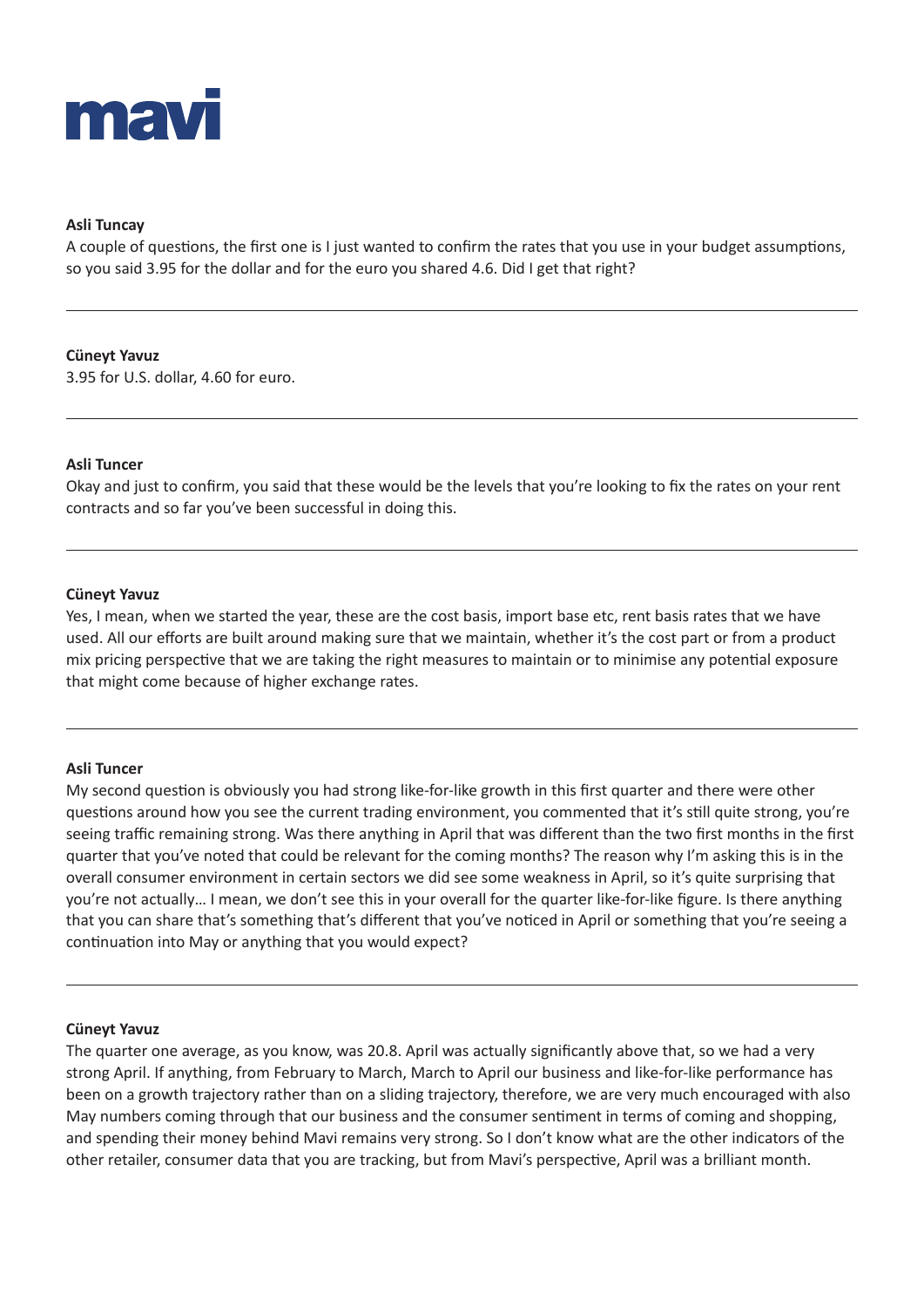

## **Operator**

Our next question comes from Kayahan Demirak, İş investment. Please go ahead.

#### **Kayahan Demirak**

I have two questions. The first one, your general and administrative expenses went up by 26% year-over-year. Is there any particular one-off inflating this number and what should we expect for the remainder of the year-overyear figures for the year-end? The second question is you recently announced that you will buy back some shares at your Canadian operation, which you have already full control and you fully consolidate, what's the reason behind this decision?

## **Cüneyt Yavuz**

Can you repeat the question on Canada once again? Sorry for that.

## **Kayahan Demirak**

You have bought some additional shares at your Canadian operation, which you have full control over and you fully consolidate. What was the logic behind this?

## **Cüneyt Yavuz**

From an SG&A and general admin costs, I mean, over and above the 26% increase that you're mentioning, there is no exception. For the rest of the year in terms of… as a portion of total sales, our G&A should remain quite consistent through the year. In terms of the Canadian acquisition, as was explained in the IOC ahead of the IPO, there was a managing partner there and we had committed to buying their shares to have full ownership, and that's the plan that we executed for the Canadian operations, and now it's 100% ours. One of the benefits coming through the Canadian acquisition hopefully might be down the line as we may apply to Turquality Government support. This way we can have higher support coming through in the future there. But more importantly it was part of the original IPO roadmap, that's something we had committed to and we executed it when we found the time and the opportunity.

## **[No further questions]**

## **Cüneyt Yavuz**

If you want, I can read one question that has been posted and try and answer that. There was a question in relation to commenting on the impact of inflation on cost base and how we have been thinking about pricing policy and potential trade-off with volume growth. Overall, the inflation in Turkey is around 11-12% and typically our cost inflation on the product side is about 60-70% of that, so it's 7-8%, and typically we average one third of